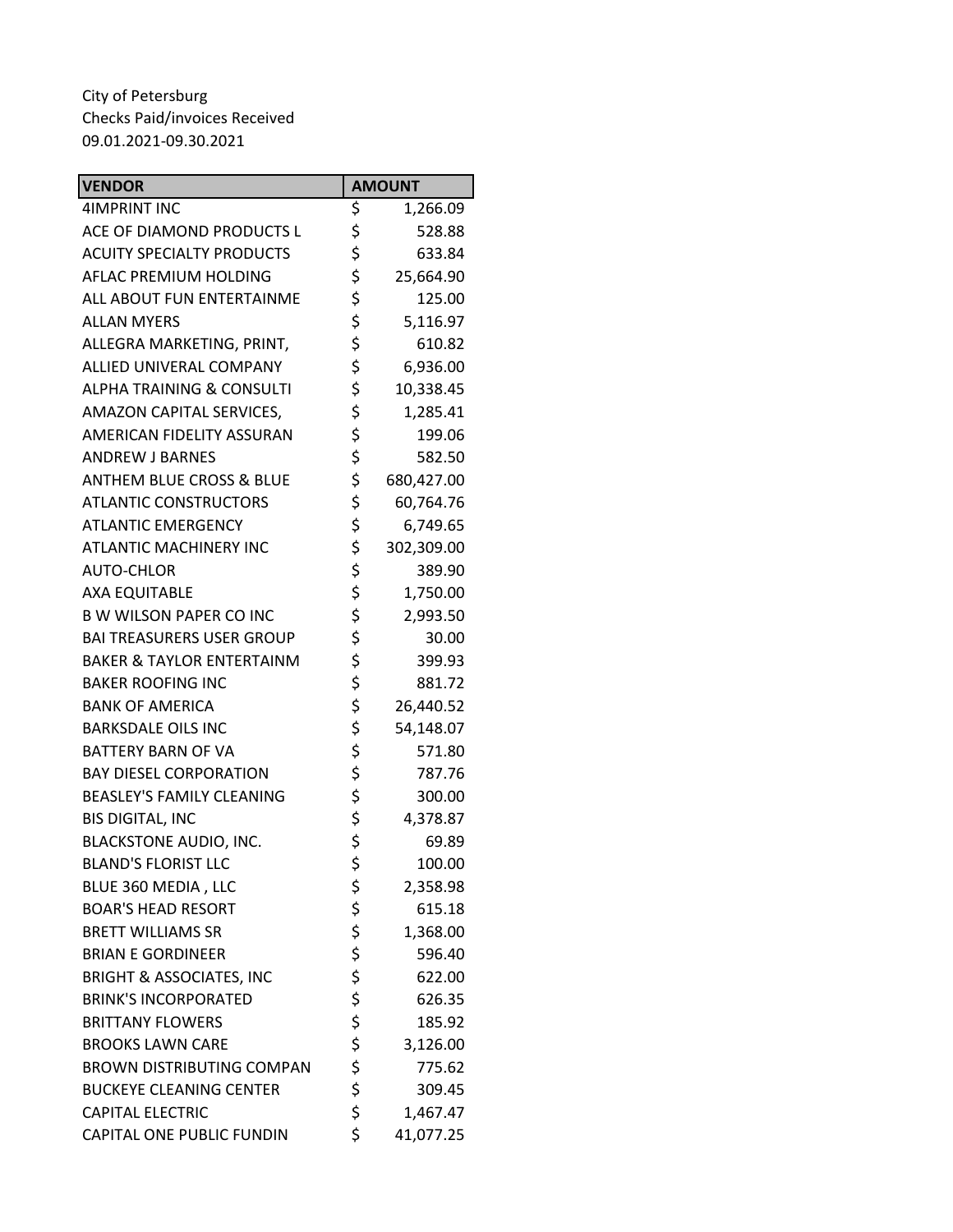| <b>VENDOR</b>                        | <b>AMOUNT</b>    |
|--------------------------------------|------------------|
| CAPITOL FOUNDRY OF VA INC            | \$<br>750.00     |
| <b>CARL M BATES</b>                  | \$<br>1,218.36   |
| <b>CDW GOVERNMENT INC</b>            | \$<br>478.02     |
| CENTRAL VA WASTE MGMT AUT            | \$<br>126,902.67 |
| <b>CHESDIN ANIMAL HOSPITAL</b>       | \$<br>35.69      |
| <b>CINTAS CORPORATION #143</b>       | \$<br>4,090.27   |
| <b>CINTAS FIRST AID &amp; SAFETY</b> | \$<br>818.83     |
| <b>CITY OF PETERSBURG</b>            | \$<br>1,311.60   |
| <b>CITY OF PETG TREASURER</b>        | \$<br>3,132.33   |
| CITY OF PETG-PUBL WELFARE            | \$<br>382,394.19 |
| <b>CITY TREASURER-PETERSBURG</b>     | \$<br>95,475.83  |
| CLEVELAND GOLF / SRIXON              | \$<br>432.00     |
| <b>COBB TECHNOLOGIES</b>             | \$<br>220.04     |
| COCA-COLA CONSOLIDATED               | \$<br>696.50     |
| <b>COLONIAL LIFE</b>                 | \$<br>18,422.74  |
| COLORID, LLC                         | \$<br>226.55     |
| <b>COLUMBIA GAS OF VIRGINIA</b>      | \$<br>140.13     |
| <b>COMCAST</b>                       | \$<br>51,101.56  |
| <b>COMCAST COMMUNICATIONS</b>        | \$<br>126.97     |
| <b>COMMONWEALTH ARCHITECTS</b>       | \$<br>8,735.00   |
| COMMONWEALTH OF VIRGINIA             | \$<br>1,064.76   |
| <b>CORE AND MAIN LP</b>              | \$<br>2,400.20   |
| <b>CORTECH LLC</b>                   | \$<br>22,305.87  |
| <b>COSTAR REALITY</b>                | \$<br>1,046.40   |
| <b>CRAIG S LUCAS</b>                 | \$<br>1,975.00   |
| <b>CRATER CRIMINAL JUSTICE</b>       | \$<br>1,104.81   |
| <b>CRATER PLANNING DISTRICT</b>      | \$<br>5,268.25   |
| <b>CRATER YOUTH CARE</b>             | \$<br>19,894.83  |
| <b>CUMMINS ATLANTIC LLC</b>          | \$<br>3,522.83   |
| <b>CUSTOM CONTROLS</b>               | \$<br>820.39     |
| DARRYL E WALKER                      | \$<br>698.98     |
| <b>DEERE CREDIT INC</b>              | \$<br>1,266.45   |
| DELTA OIL COMMERCIAL                 | \$<br>2,835.00   |
| <b>DEMCO INC</b>                     | \$<br>388.79     |
| DEPT. OF VA STATE POLICE             | \$<br>1,100.00   |
| DIAMOND SPRINGS WATER INC            | \$<br>89.30      |
| DISPUTANTA ANIMAL HOSPITA            | \$<br>745.12     |
| <b>DISTRICT 19 COMMUNITY</b>         | \$<br>57,087.25  |
| DIVERSE TRAINING SOLUTION            | \$<br>1,885.00   |
| <b>DMV</b>                           | \$<br>6,025.00   |
| DOMINION ENERGY VIRGINIA             | \$<br>100,143.35 |
| E B WASHINGTON, JR                   | \$<br>5,975.00   |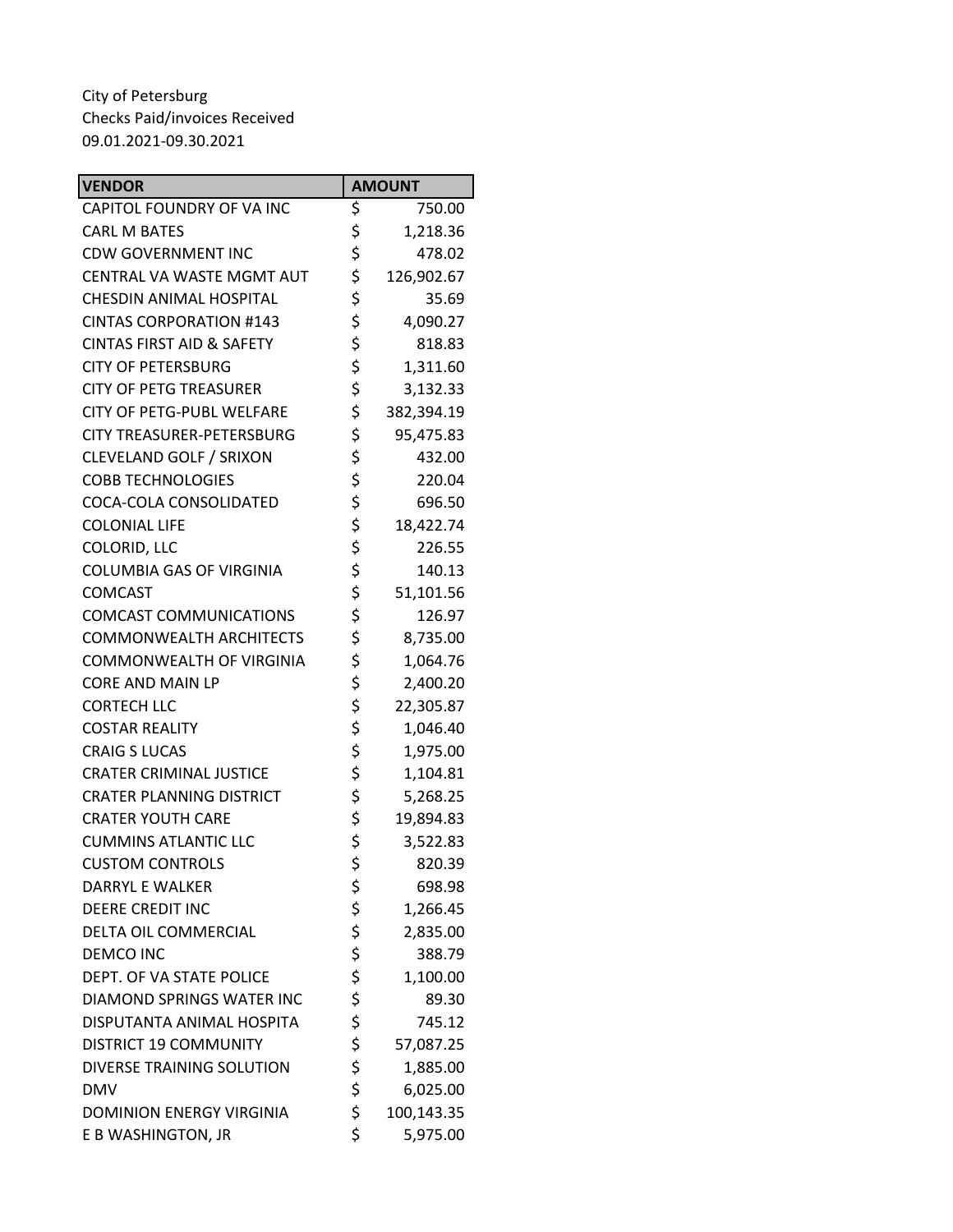| <b>VENDOR</b>                        | <b>AMOUNT</b>   |
|--------------------------------------|-----------------|
| <b>EASTERN FORESTRY &amp; TREE S</b> | \$<br>5,700.00  |
| EDMUNDS WASTE REMOVAL INC            | \$<br>120.00    |
| <b>EDUCATION PARTNERS</b>            | \$<br>99,662.50 |
| <b>ELAVON INC</b>                    | \$<br>167.44    |
| <b>ENDER POTHOLE PATCHING</b>        | \$<br>10,800.00 |
| <b>ENTEROS DESIGN, PC</b>            | \$<br>974.24    |
| <b>EPITOME NETWORKS</b>              | \$<br>140.00    |
| <b>EQUIPMENTWATCH</b>                | \$<br>3,900.00  |
| <b>ERIN M MCCLURE</b>                | \$<br>4,500.00  |
| <b>ESCREEN, INC</b>                  | \$<br>2,202.75  |
| <b>EWING IRRIGATION PRODUCTS</b>     | \$<br>943.92    |
| <b>FBINAAOFVA</b>                    | \$<br>275.00    |
| <b>FBI-LEEDA INC</b>                 | \$<br>695.00    |
| FEDERAL PROCESSING REGIST            | \$<br>499.00    |
| FERRARA CONSTRUCTION SAFE            | \$<br>4,120.00  |
| FOBBS QUALITY SIGNS LLC.             | \$<br>4,708.85  |
| <b>FORTILINE INC</b>                 | \$<br>6,465.54  |
| FOUR SQUARE INDUSTRIAL CO            | \$<br>2,494.00  |
| <b>FOXMORE PROCESS SERVERS I</b>     | \$<br>11.00     |
| <b>G &amp; J MANAGEMENT</b>          | \$<br>3,888.75  |
| <b>GALLS LLC</b>                     | \$<br>1,861.00  |
| <b>GENERAL DISTRICT COURT</b>        | \$<br>1,290.00  |
| <b>GENERATIONS FLOOR CARE</b>        | \$<br>237.50    |
| <b>GILLIG LLC</b>                    | \$<br>1,303.80  |
| <b>GOLF ASSOCIATES</b>               | \$<br>1,219.47  |
| GOVERNMENTJOBS.COM, INC              | \$<br>33,084.20 |
| <b>GRAHAMS EXTERMINATING SER</b>     | \$<br>2,881.00  |
| <b>GRAINGER INC</b>                  | \$<br>2,187.58  |
| <b>GREENBERG &amp; ASSOCIATES</b>    | \$<br>2,400.00  |
| <b>GREYHOUND LINES INC</b>           | \$<br>749.00    |
| <b>GUARDIAN</b>                      | \$<br>5,339.46  |
| <b>GUERNSEY TINGLE ARCH</b>          | \$<br>6,340.00  |
| <b>HANOVER TOOL</b>                  | \$<br>109.00    |
| <b>HERETICK FEED &amp; SEED CO</b>   | \$<br>2,432.36  |
| HEWLETT-PACKARD FINANCIAL            | \$<br>4,438.74  |
| HILL MANUFACTURING CO INC            | \$<br>639.22    |
| HOME DEPOT CREDIT SERVICE            | \$<br>3,257.21  |
| <b>IB INTERPRETING LLC</b>           | \$<br>300.00    |
| <b>IBM CORPORATION</b>               | \$<br>951.19    |
| ICMA RETIREMENT TRUST IRA            | \$<br>150.00    |
| <b>INGRAM LIBRARY SERVICES</b>       | \$<br>3,381.50  |
| <b>INPATH DEVICES</b>                | \$<br>314.04    |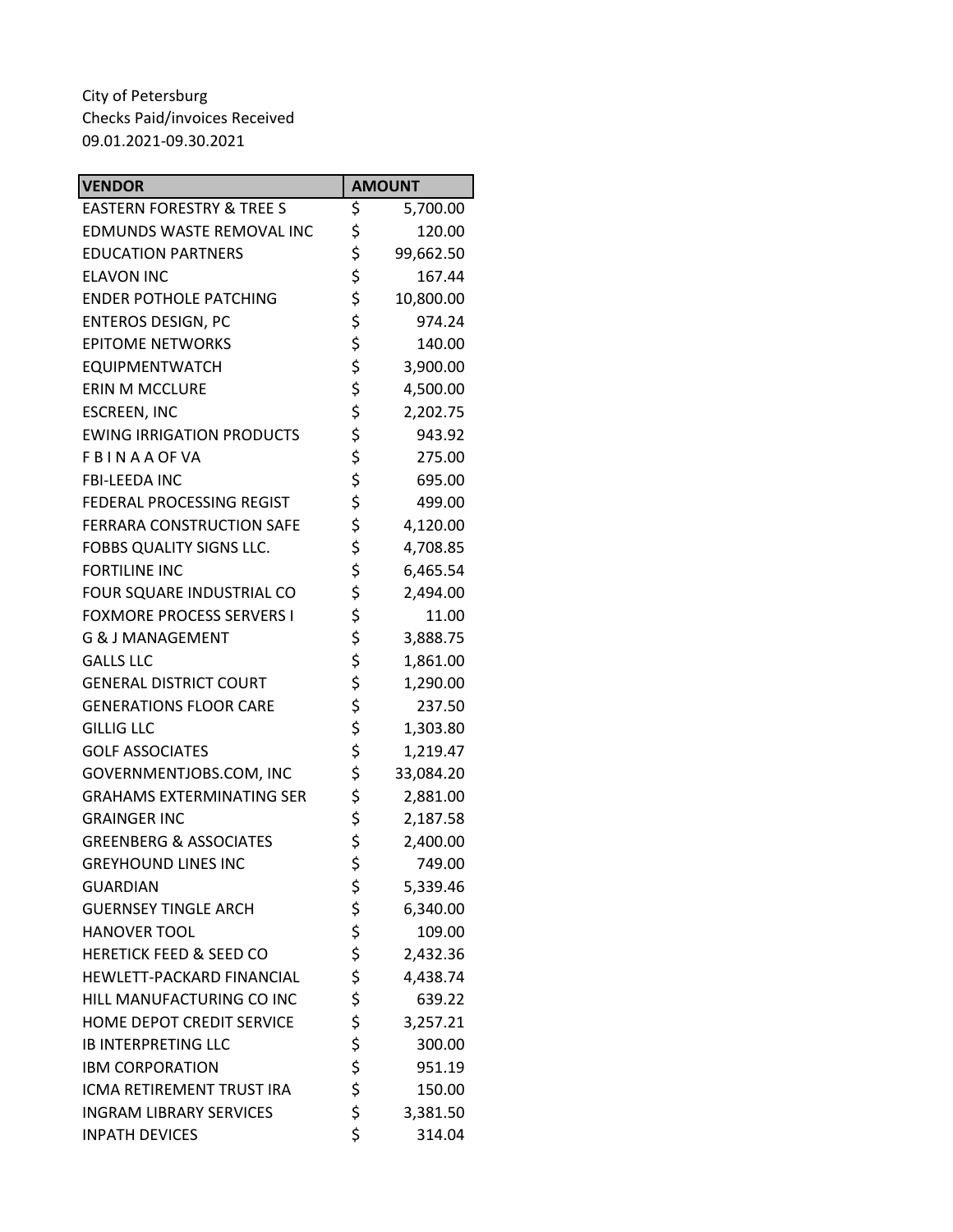| <b>VENDOR</b>                    | <b>AMOUNT</b>    |
|----------------------------------|------------------|
| <b>INSCCU</b>                    | \$<br>576.00     |
| <b>JACQUELINE R EDMONDS</b>      | \$<br>1,365.00   |
| <b>JAMES RIVER ASSOCIATION</b>   | \$<br>87,780.00  |
| JEREMY ALLEN LANGFORD            | \$<br>2,660.00   |
| JOHNSON CONTROLS INC             | \$<br>3,799.11   |
| JOHNSON CONTROLS SECURITY        | \$<br>1,852.26   |
| <b>JOSEPH W LEE</b>              | \$<br>188.16     |
| JOYNER PAINT & FRAME CO          | \$<br>258.70     |
| <b>JS MONOGRAMMING</b>           | \$<br>980.00     |
| <b>JUSTICE HOUSING INC</b>       | \$<br>12,500.00  |
| <b>JW ELECTRIC</b>               | \$<br>1,040.51   |
| <b>KAREN R WINSTON</b>           | \$<br>1,200.00   |
| KIMLEY HORN & ASSOCIATES         | \$<br>5,815.30   |
| KIMLEY-HORN & ASSOC INC          | \$<br>7,407.05   |
| <b>KRS HOLDINGS INC</b>          | \$<br>1,000.00   |
| <b>LACY WARD III</b>             | \$<br>95.00      |
| <b>LANDSCAPE SUPPLY INC</b>      | \$<br>3,890.63   |
| LANGUAGE LINE SERVICE INC        | \$<br>37.19      |
| <b>LAWN BEAUTICIAN INC</b>       | \$<br>5,463.44   |
| <b>LAWSON PRODUCTS INC</b>       | \$<br>262.74     |
| LB WATER SERVICE INC             | \$<br>5,511.28   |
| LEETE TIRE & AUTO CTR INC        | \$<br>55,644.27  |
| LENDING TREE LLC                 | \$<br>3,000.00   |
| LOGMEIN, INC                     | \$<br>1,404.00   |
| LONGWOOD UNIVERSITY SBDC         | \$<br>5,700.00   |
| <b>LUCK STONE CORP</b>           | \$<br>1,113.37   |
| MANSFIELD OIL CO                 | \$<br>16,615.10  |
| <b>MARK TURNER CONSTRUCTION</b>  | \$<br>96,019.47  |
| <b>MARSHALL &amp; SWIFT</b>      | \$<br>1,399.95   |
| MAUREEN SMITH-SCOTT              | \$<br>11.20      |
| <b>MAYER ELECTRIC SUPPLY INC</b> | \$<br>175.94     |
| <b>MAYTEE PARHAM</b>             | \$<br>1,500.00   |
| MCDONOUGH BOLYARD PECK           | \$<br>14,402.64  |
| MCGRIFF INSURANCE SERVICE        | \$<br>1,567.00   |
| MICROSOFT CORPORATION            | \$<br>6,617.78   |
| MID-ATLANTIC ENTRY SYSTEM        | \$<br>171.00     |
| MIDLOTHIAN BUSINSS FORMS         | \$<br>1,700.12   |
| <b>MIDWEST TAPE LLC</b>          | \$<br>266.72     |
| <b>MINNESOTA LIFE</b>            | \$<br>1,615.62   |
| MOBILE COMMUNICATIONS OF         | \$<br>1,605.00   |
| MOBOTREX, INC                    | \$<br>3,140.00   |
| MOTOROLA SOLUTIONS INC           | \$<br>134,921.90 |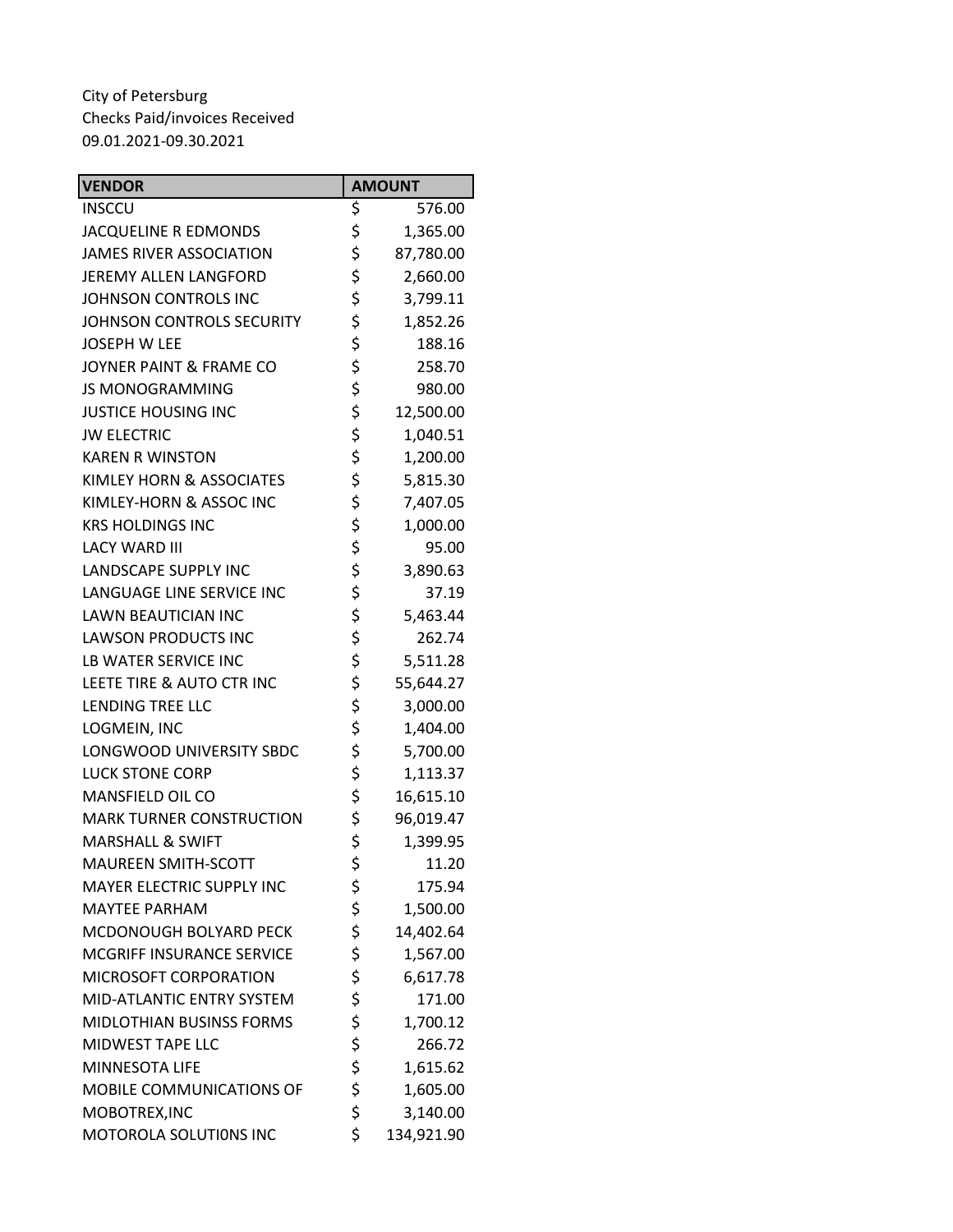| <b>VENDOR</b>                    | <b>AMOUNT</b>    |
|----------------------------------|------------------|
| MUNICIPAL EMERGENCY SERVI        | \$<br>166.50     |
| <b>NATIONAL LEAGUE OF CITIES</b> | \$<br>3,419.00   |
| NATIONWIDE RETIREMENT SOL        | \$<br>6,062.00   |
| <b>NATURE'S SELECT</b>           | \$<br>396.76     |
| <b>NC CHILD SUPPORT</b>          | \$<br>270.30     |
| <b>NEW YORK SCU</b>              | \$<br>480.00     |
| <b>NEWSBANK INC</b>              | \$<br>6,834.00   |
| NIKESHA Y. WILLIAMS              | \$<br>108.53     |
| <b>NORTH CAROLINA</b>            | \$<br>200.00     |
| NORTH SYCAMORE MC LLC            | \$<br>7,259.01   |
| <b>NORTHERN SAFETY CO INC</b>    | \$<br>1,837.71   |
| NYS CHILD SUPPORT PROCESS        | \$<br>251.64     |
| <b>OCCUPATIONAL HEALTH CENTE</b> | \$<br>1,139.00   |
| OIL EQUIPMENT SALES              | \$<br>1,055.29   |
| OWEN G DUNN CO INC               | \$<br>115.69     |
| <b>OWEN PRINTING CO</b>          | \$<br>1,021.50   |
| PACIFIC TELEMANAGEMENT SV        | \$<br>55.52      |
| PALMORE DECORATING CENTER        | \$<br>89.87      |
| PARIS CHANELL BOYNES             | \$<br>71.79      |
| <b>PAUL MULLIN</b>               | \$<br>95.00      |
| PEEBLES GOLF CAR SALES           | \$<br>4,667.90   |
| PEEBLES GOLF CARS                | \$<br>1,347.37   |
| PENINSULA CLEANING SERVIC        | \$<br>2,385.00   |
| PETERSBURG ALARM CO INC          | \$<br>169.00     |
| PETERSBURG TRADING CO INC        | \$<br>897.35     |
| <b>PITNEY BOWES</b>              | \$<br>342.42     |
| POLICY PATHWAYS INC              | \$<br>4,110.00   |
| POWER CLEAN SYSTEMS INC          | \$<br>285.80     |
| POWERS AUTO PARTS INC            | \$<br>3,450.22   |
| PREMIUM DISTRIBUTORS OF V        | \$<br>472.92     |
| PRISM CONTRACTORS & ENGIN        | \$<br>172,367.47 |
| PRO CHEM INC                     | \$<br>793.49     |
| <b>PURCHASE POWER</b>            | \$<br>971.74     |
| <b>REACH EAP,LLC</b>             | \$<br>2,239.05   |
| <b>RED WING SHOES</b>            | \$<br>235.38     |
| RELX INC. DBA LEXISNEXIS         | \$<br>678.00     |
| <b>RESERVE ACCOUNT</b>           | \$<br>12,000.00  |
| RICHMOND ALARM COMPANY           | \$<br>231.00     |
| RICHMOND MACHINERY               | \$<br>2,282.19   |
| RICOH USA INC                    | \$<br>39,393.22  |
| RIVERSIDE REGIONAL JAIL          | \$<br>519,846.00 |
| ROBERTS OXYGEN CO INC            | \$<br>225.32     |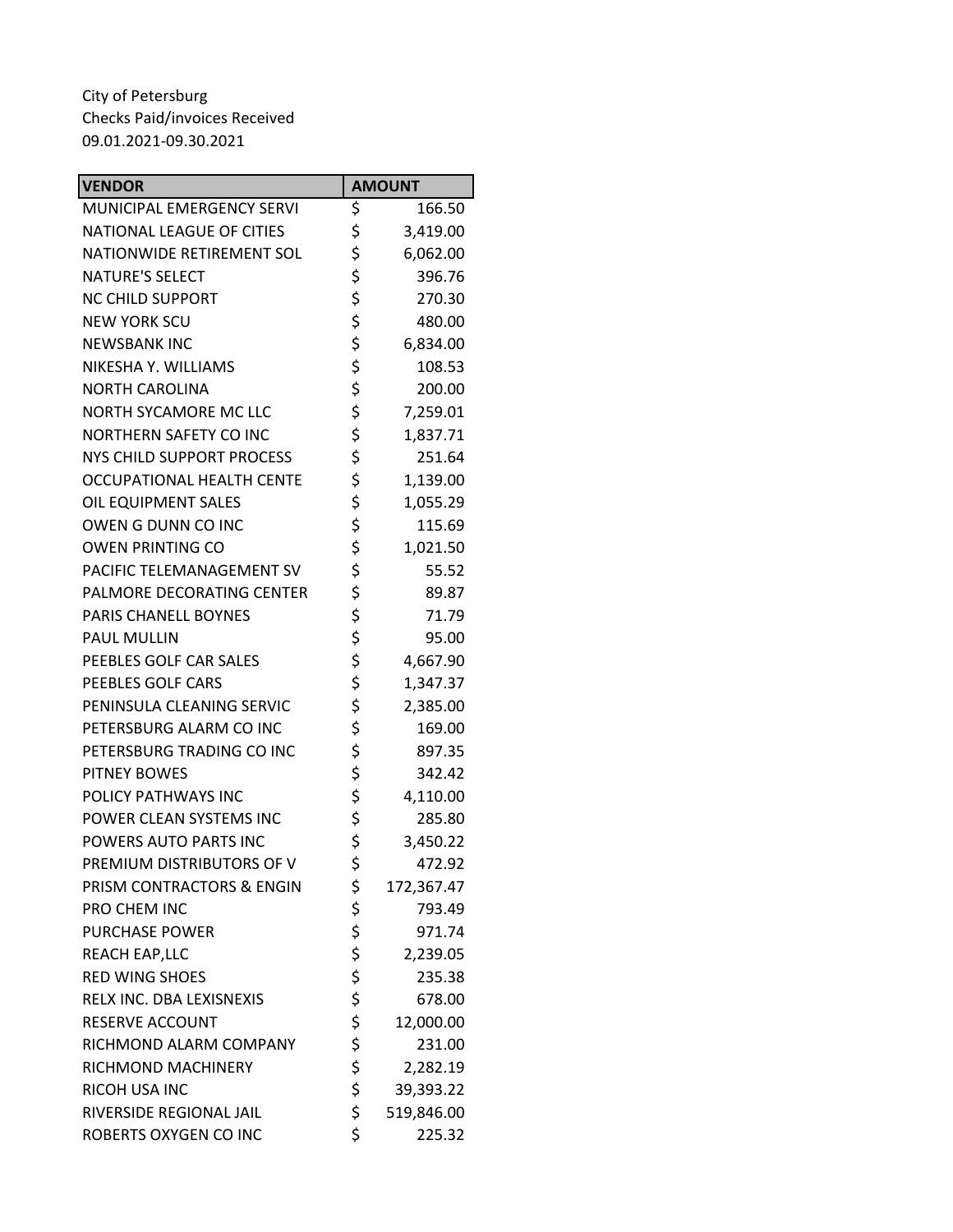| <b>VENDOR</b>                      | <b>AMOUNT</b>    |
|------------------------------------|------------------|
| <b>RRS FOODSERVICE</b>             | \$<br>3,973.39   |
| <b>RUSH TRUCK CENTER OF VA</b>     | \$<br>420.50     |
| RUSSELL FENCE CO INC               | \$<br>6,245.50   |
| SAFETY-KLEEN SYSTEMS INC           | \$<br>226.58     |
| SAFEWARE INC                       | \$<br>181.87     |
| SAF-GARD SAFETY SHOE CO I          | \$<br>3,884.26   |
| SATELLITE TRACKING OF              | \$<br>286.44     |
| <b>SCHINDLER ELEVATOR</b>          | \$<br>1,131.27   |
| SITE ONE LANDSCAPE SUPPLY          | \$<br>2,761.05   |
| SOFTWARE UNLIMITED CORP            | \$<br>995.00     |
| SONITROL OF GREATER                | \$<br>6,471.87   |
| SONNY MERRYMAN INC                 | \$<br>384,153.16 |
| SOUTH CENTRAL WASTEWATER           | \$<br>424,671.38 |
| SOUTHERN CONSTRUCTION              | \$<br>47,709.41  |
| <b>SOUTHERN ELEVATOR</b>           | \$<br>1,060.80   |
| SOUTHERN POLICE EQUIP CO           | \$<br>188.97     |
| SOUTHSIDE ELECTRIC COOP            | \$<br>143.62     |
| SOUTHSIDE VIRGINIA                 | \$<br>29,166.00  |
| <b>SPAIN &amp; WILLIAMS GARAGE</b> | \$<br>700.00     |
| SPARTAN GLASS AND DOOR LL          | \$<br>1,118.65   |
| SPECIFIED TILE AND FLOOR           | \$<br>400.00     |
| <b>SPIROS GEORGOGIANIS</b>         | \$<br>2,731.82   |
| <b>STACEY JORDAN</b>               | \$<br>227.16     |
| STAPLES BUSINESS ADVANTAG          | \$<br>4,999.48   |
| STATE CORPORATION COMM             | \$<br>30.00      |
| STATE OF OKLAHOMA                  | \$<br>461.52     |
| STROSNIDER CHEVROLET INC           | \$<br>101.76     |
| SUZANNE E. WADE                    | \$<br>613.86     |
| <b>SYMBOL ARTS</b>                 | \$<br>3,346.64   |
| <b>TACS</b>                        | \$<br>1,089.91   |
| <b>TECH LOGIC CORPORATION</b>      | \$<br>1,686.00   |
| TEN CODE ELITE SERVICES L          | \$<br>2,460.00   |
| <b>TERRY N HASKINS</b>             | \$<br>44.00      |
| THE AWARD & FRAME SHOP             | \$<br>632.35     |
| THE EMBLEM AUTHORITY               | \$<br>805.50     |
| THE PETERSBURG LIBRARY FO          | \$<br>11,666.66  |
| THE PROGRESS-INDEX                 | \$<br>1,506.69   |
| THE SUPPLY ROOM CO INC             | \$<br>96.00      |
| THOMSON REUTERS - WEST             | \$<br>301.86     |
| <b>TIDEWATER FLEET SUPPLY</b>      | \$<br>1,479.45   |
| <b>TIFFANY BUCKNER</b>             | \$<br>619.63     |
| <b>TIMMONS GROUP</b>               | \$<br>18,478.14  |